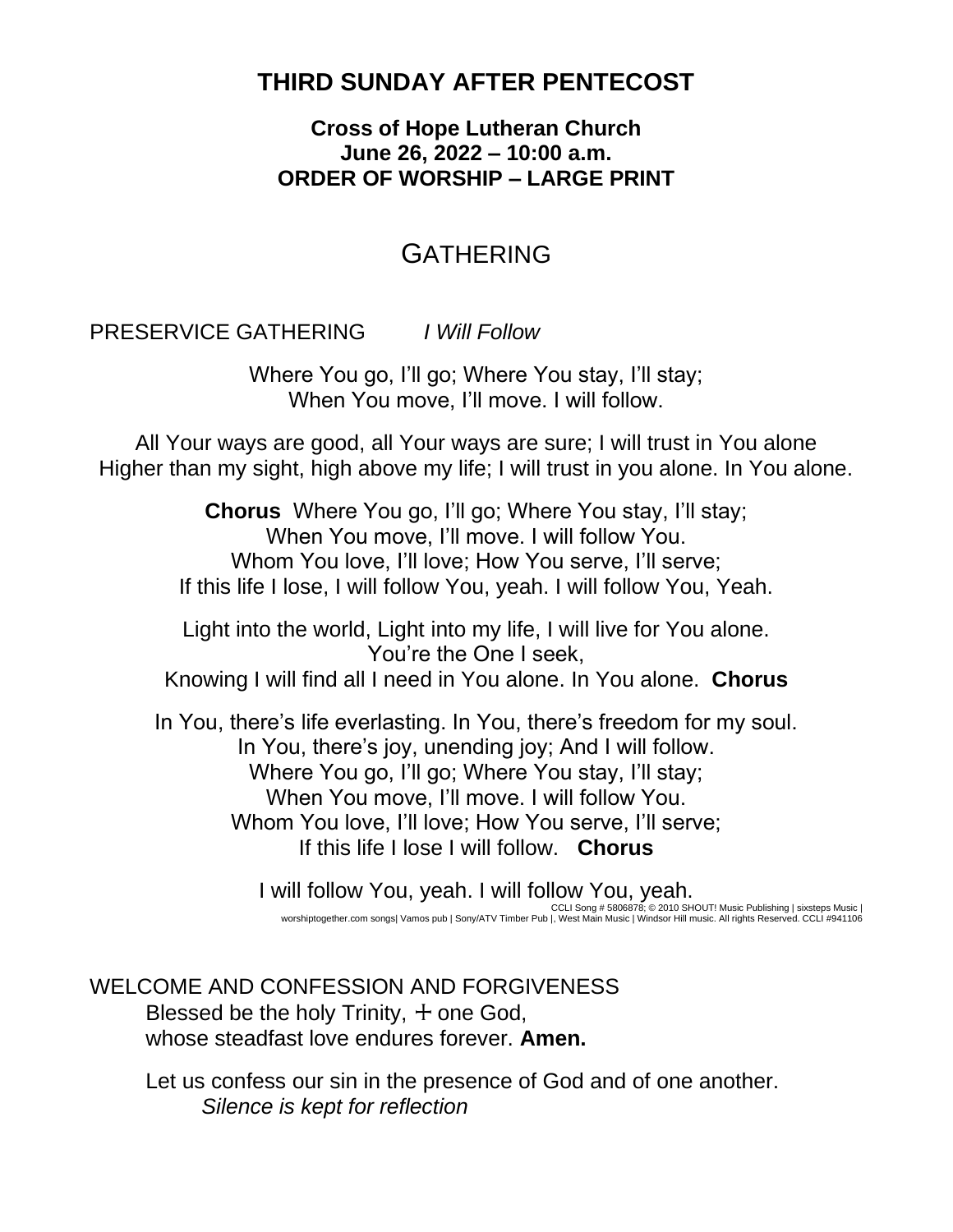Merciful God, **we confess that we have not followed your path but have chosen our own way. Instead of putting others before ourselves, we long to take the best seats at the table. When met by those in need, we have too often passed by on the other side. Set us again on the path of life. Save us from ourselves and free us to love our neighbors. Amen.**

Hear the good news! …You are free to love as God loves. **Amen.**

**OPENING HYMN** *Freedom is Coming* **ACS 903** 

1. Freedom is coming. Freedom is coming. Freedom is coming. Oh, yes, I know, freedom is coming.

Freedom is coming. Freedom is coming. Oh, yes, I know. Oh, oh, yes, I know. Oh, oh, yes, I know. Oh, oh, yes, I know. Oh, yes, I know. Oh, oh, yes, I know. Oh, oh,yes, I know. Oh, oh, yes I know. Oh, yes, I know.

> 2. *Oh, Jesus.* Jesus is coming. Oh, yes, I know. Text: South African; transc. Freedom Is Coming, 1984, Music: South African; transc. Freedom Is Coming<br>Text and music © 1984 Peace of Music Publishing AB, admin. Waltor Mupsic Corp., a div. of GIA Publication, Inc<br>Reprinted

APOSTOLIC GREETING

SONG OF PRAISE *Hallelujah Your Love is Amazing*

Your love is amazing, steady and unchanging Your love is a mountain firm beneath my feet Your love is a mystery, how you gently lift me When I am surrounded, your love carries me.

**Refrain** Hallelujah, Hallelujah, Hallelujah, Your love makes me sing (2X) Your love is surprising, I can feel it rising All the joy that's growing deep inside of me Every time I see you, all your goodness shines through I can feel this God song rising up in me. **Refrain twice**

© 2000 Vineyard Songs, Used by permission, CCLI #941106

PRAYER OF THE DAY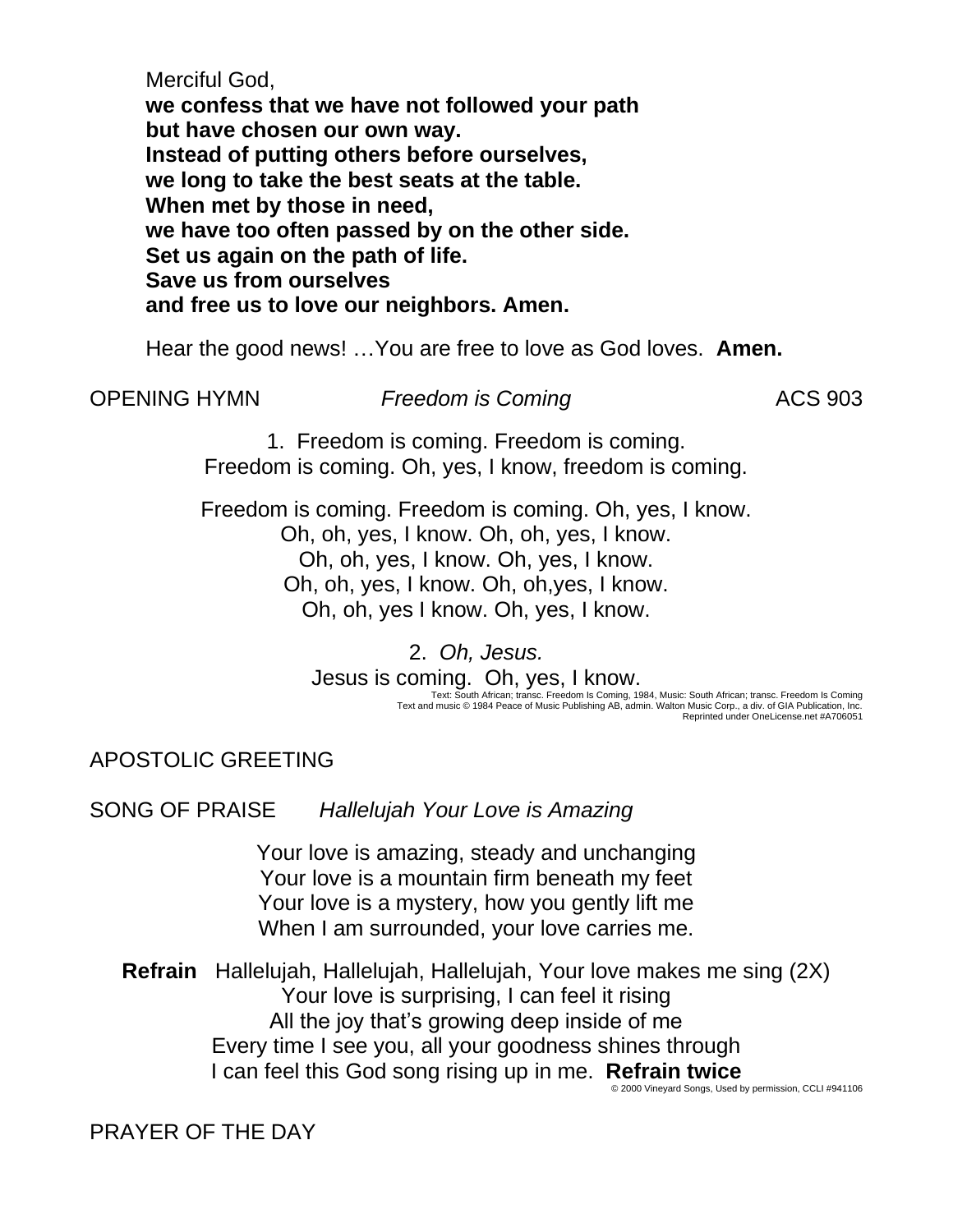## **WORD**

FIRST READING 18 1 Kings 19:15-16, 19-21

SECOND READING Galatians 5:1, 13-25

GOSPEL ACCLAMATION *Alleluia* ELW p. 151 *Alleluia. Lord, to whom shall we go? You have the words of eternal life. Alleluia.*

*After the gospel is announced* **Glory to you, O Lord**

GOSPEL Luke 9:51-62

CHILDREN'S TIME

SERMON **Pastor Adam Berndt** 

HYMN OF THE DAY *Will You Come and Follow Me* ELW 798

1. "Will you come and follow me if I but call Your name? Will you go where you don't know and never be the same? Will you let my love be shown, will you let my name be known, will you let my life be grown in you and you in me?"

2. "Will you leave yourself behind if I but call your name? Will you care for cruel and kind and never be the same? Will you risk the hostile stare, should your life attract or scare? Will you let me answer pray'r in you and you in me?"

3. "Will you let the blinded see if I but call your name? Will you set the pris'ners free and never be the same? Will you kiss the leper clean, and do such as this unseen, and admit to what I mean in you and you in me?"

4. "Will you love the you you hide if I but call your name? Will you quell the fear inside and never be the same? Will you use the faith you've found to reshape the world around, through my sight and touch and sound in you and you in me?"

5. Lord, your summons echoes true when you but call my name. Let me turn and follow you and never be the same.

In your company I'll go where your love and footsteps show. Thus I'll move and live and grow in you and you in me.<br>Text: John L. Bell; Music: Scottish traditional; Text: © 1987 Iona Community, admin. GIA Publications, Inc. Reprinted under OneLicense.net #A706051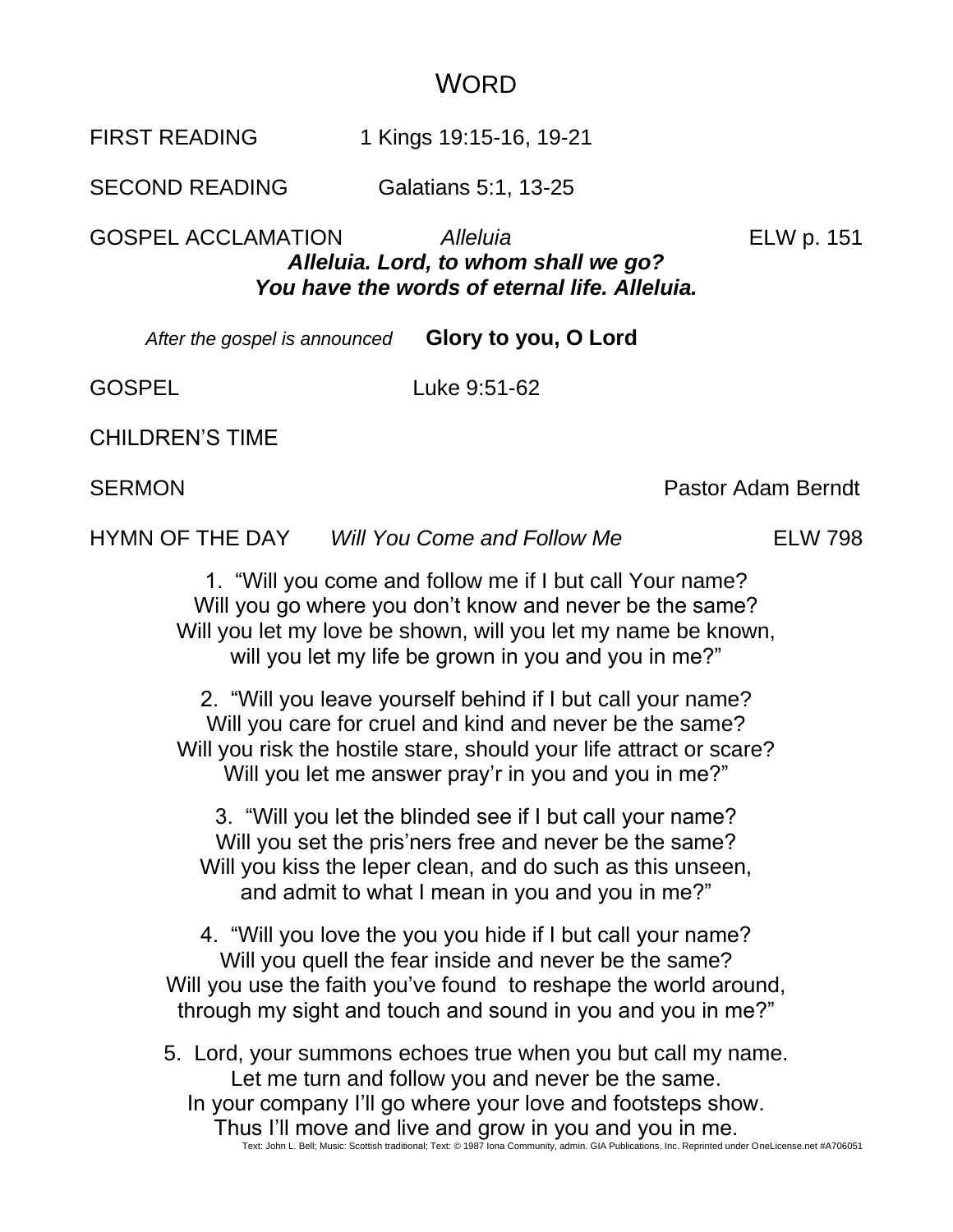APOSTLES' CREED

**I believe in God, the Father almighty, creator of heaven and earth.**

**I believe in Jesus Christ, God's only Son, our Lord, who was conceived by the Holy Spirit, born of the virgin Mary, suffered under Pontius Pilate, was crucified, died, and was buried; he descended to the dead. On the third day he rose again; he ascended into heaven, he is seated at the right hand of the Father, and he will come to judge the living and the dead.**

**I believe in the Holy Spirit, the holy catholic church, the communion of saints, the forgiveness of sins, the resurrection of the body, and the life everlasting. Amen.**

PRAYERS OF INTERCESSION *(God of grace…hear our prayer)*

PEACE

MINISTRY MOMENT

### MEAL

OFFERING *Cross of Hope* composed by Thomas Ropp Voices of Hope and Praise + Team

OFFERTORY PRAYER

WORDS OF INSTITUTION

#### THE LORD'S PRAYER

**Our Father in heaven, hallowed be your name, your kingdom come, your will be done, on earth as in heaven. Give us today our daily bread. Forgive us our sins as we forgive those who sin against us. Save us from the time of trial and deliver us from evil. For the kingdom, the power, and the glory are yours, now and forever. Amen.**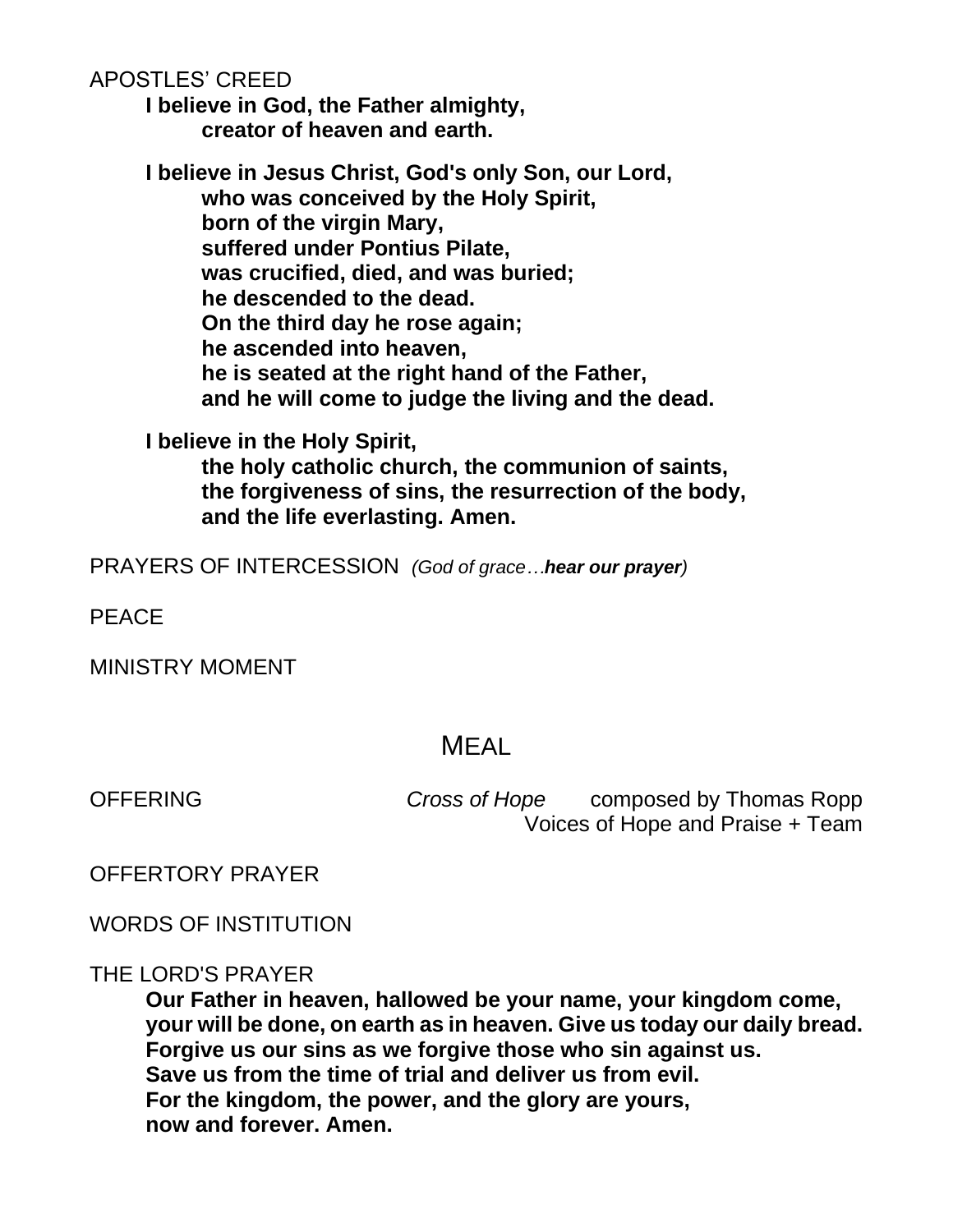Lamb of God, you take away the sin of the world; have mercy on us. Lamb of God, you take away the sin of the world; have mercy on us. Lamb of God, you take away the sin of the world; grant us peace, grant us peace.

#### *Promises*

*Seasons change You remain the same.*

1. God of Abraham, You're the God of covenant, of faithful promises. Time and time again You have proven You do just what You say,

**Pre-Chorus** Though the storms may come, and the winds may blow, I'll remain steadfast. And let my heart learn when You speak a word, It will come to pass.

**Chorus** Great is Your faithfulness to me. Great is Your faithfulness to me. From the rising sun to the setting same, I will praise Your name. Great is Your faithfulness to me.

*Oh Seasons change You remain the same.*

2. God from age to age, though the earth may pass away, Your word remains the same. Yeah \_\_ Your history can prove there's nothing You can't do. You're faithful and true.

### **Pre Chorus Chorus**

**Bridge** I put my faith in Jesus, my anchor to the ground. My hope and firm foundation, He'll never let me down. (repeat 3x) He'll never let me down

## **Chorus 2X**

*From the rising sun to the setting same, I will praise Your name. Great is Your Faithfulness to Me*

CCLI Song # 7149439; Aaron Moses | Dante Bowe | Joe L. Barnes | Keila Alvarado | Lemuel Marin | Phillip Carrington Gaines © 2020 Bethel Worship Publishing (Admin. by Bethel Music Publishing) Capitol CMG Paragon, ForTheDreamers Publishing, JDW Legacy Publishing ( Each Admin. by Capitol CMG Publishing)<br>Aaron Moses Chiriboga Music (Admin. by Essential Music Publishing LLC) Maverick City Publishing (Admin. by Her Group (Admin. by Capitol CMG Publishing)) . All rights reserved. CCLI License # 941106

Let Us Break Bread Together **ELW 471** 

1. Let us break bread together on our knees; let us break bread together on our knees.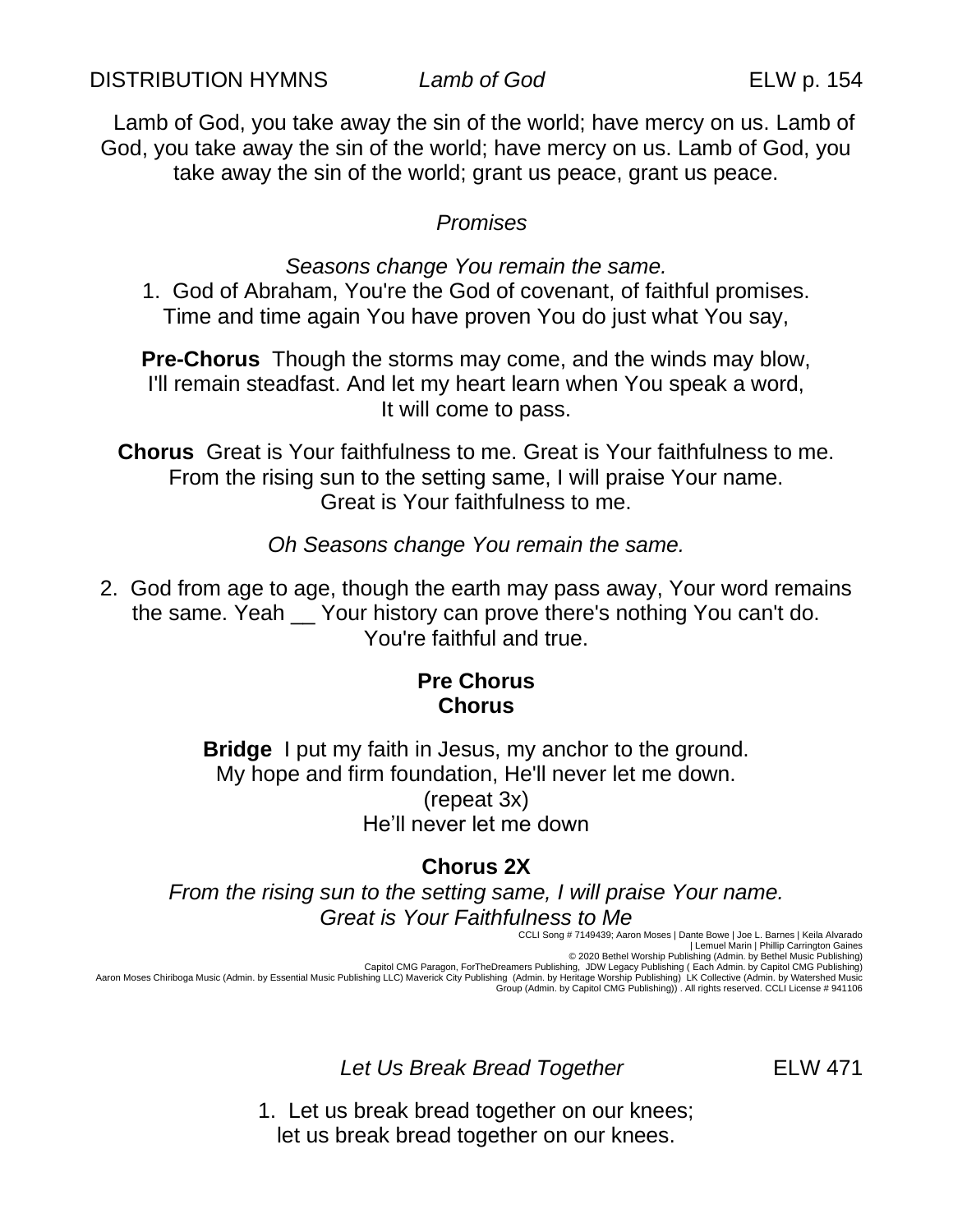**Refrain** When I fall on my knees with my face to the rising sun, O Lord, have mercy on me.

> 2. Let us drink wine together on our knees; let us drink wine together on our knees. **Refrain**

> 3. Let us praise God together on our knees; let us praise God together on our knees. **Refrain**

P. D.; Text and Music: African American spiritual

#### POST COMMUNION BLESSING AND PRAYER

# **SENDING**

BLESSING OF HIGH SCHOOL GRADUATES 2022 Xander Bencomo, Eva Hubbard, Alexis Manning, Hayden Yost

Romans 15:13 - *May the God of hope fill you with all joy and peace in believing, so that you may abound in hope by the power of the Holy Spirit.*

Reflection and Reception of Quilts

Prayer and Blessing

Let us pray…Gracious God, you bless your servants with many achievements along the journey. We give thanks today for the milestones that these graduates have attained. As they begin a new season of their lives, may they know your love in all the experiences that lie before them. Bless the parents of these graduates, who have raised and nourished them in the Christian faith. Give them strength in your holy presence, and give them many joyful reunions with their children.

Guide those who are leaving home to go far away, and bless them with faithful communities to welcome them in your name. Go with those staying close and bless them with continued community at Cross of Hope. In every place and time, help us honor you O, God. In Jesus' name we pray. Amen.

Go out into the world in peace; be of good courage; hold fast to what is good; return no one evil for evil; strengthen the fainthearted; support the weak; help the suffering; honor all people; love and serve God, rejoicing in the power of the Holy Spirit. Amen.